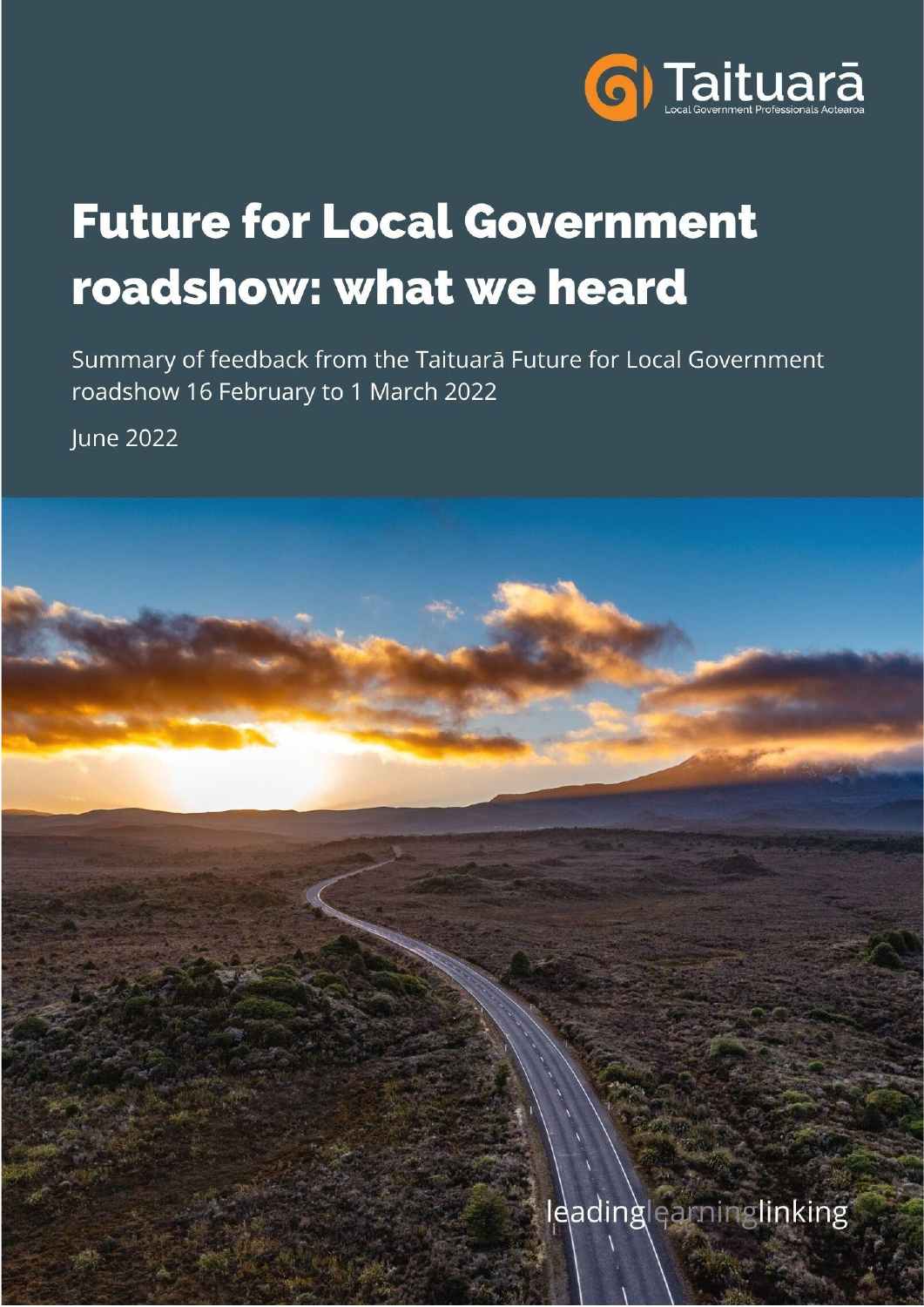#### **Introduction**

Taituarā — Local Government Professionals has been listening to the voices of local government professionals across Aotearoa New Zealand in anticipation of the Future for Local Government Review Panel's consultation with the local government sector in late 2022.

One of the ways we have done this is through our Future of Local Government Roadshow which took place from 16 February to 1 March 2022. This document summarises what we heard from council kaimahi.

Our discussion examined participants' views on future Council roles and functions via these question prompts:

- What could Councils of the future look like?
- What is in place that can be built on?
- What are the biggest barriers and solutions?
- What might we stop doing?

The ideas participants explored are summarised in the following pages in these key areas:

- Local government can inspire communities and be a meaningful part of their lives – and already are
- Iwi and Māori
- Local government collaborating with communities in diverse ways
- Central/local government working together
- Funding and financing
- Data
- Legislation
- Representation, participation, and elected members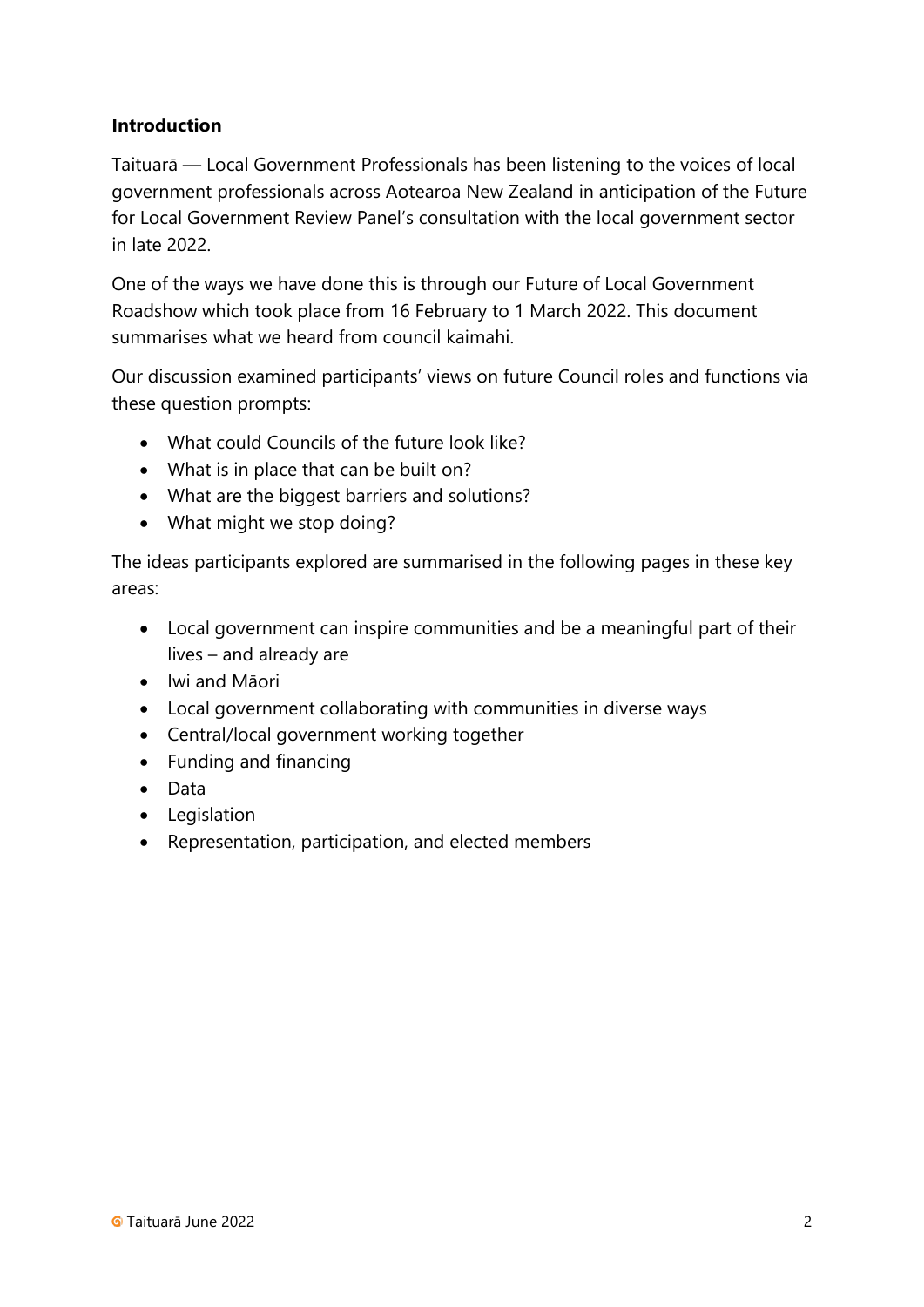# **Local government can inspire communities and be a meaningful part of their lives – and already are**

The question that needs asking is "what's important to our communities and who is best placed to deliver it to them". Local voice is paramount, and councils of the future will.

- make sure the framework/scaffolding is there to enable community leadership and delivery
- support and enable communities hand up, not hand out
- do with, not to, or get out of the way communities be able to do it for themselves
- lift up community leaders leadership comes from within and tautoko them, involving them up front in wider community decision-making and as part of wider local and national governance system
- share kāwana space with the community grass roots involvement is vital

#### **Iwi and Māori**

Councils of the future will be natural partners with Iwi and Māori and this special local relationship is acknowledged in legislation. There are several legislative mechanisms and local governance approaches already working across the motu – local co-governance is not starting at zero.

Councils of the future:

- Have a mutually respectful and equitable Te Tiriti partnership with Iwi and Māori first - go to our communities together
- Have a legislative foundation that includes the Te Tiriti relationship with Iwi and Māori. It must be obvious that local governance has a separate but complementary role to central government
- Use existing and develop new co-governance arrangements there are already multiple examples e.g. Taupō, Whanganui, Whakatāne, Far North
- Use tikanga for hui with Iwi and Māori and for engagement
- Accept co-governance committee decisions without further debate
- Use a Te Ao Māori framing of process, lifting organisational cultural competence and performance
- Work harder to get messaging right narratives/stories reflect kaupapa and are managed by Iwi and Māori on behalf of the whole community.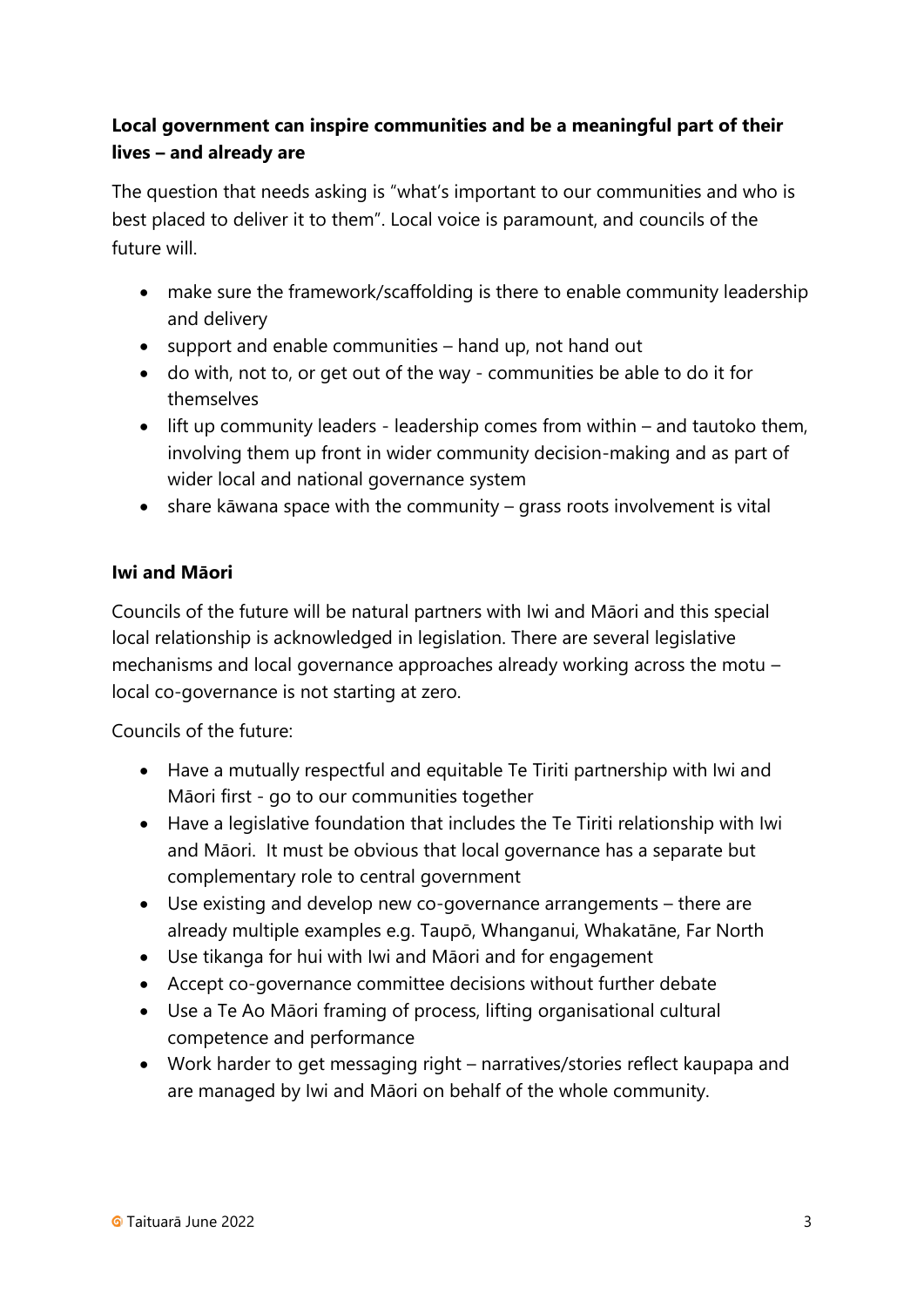# **Local government collaborating with communities in diverse ways (functions/roles)**

Councils of the future are brokers, bridge builders, and connectors between communities and government, aligning community needs with resources and services. Councils bring people and information together – making sure that everyone understands the issues, can have their say where and when they want to, and that a wide range of community voices are heard.

Councils of the future:

- Reflect on the many examples of partnerships that are focused on improving specific local community issues and are working well across Aotearoa and use these as guidance on how to approach local arrangements. This mahi informs the development of new systems and devolution of decision-making.
- Have a different workforce, culture, and outcomes and a joined-up workforce development approach with other Councils
- Focus on increasing connectivity in their communities and supporting community cohesion
- Can reach into council's civic leadership role, local knowledge, and relationships to bring together all actors that play roles in the services required to contribute to the delivery of community mandated outcomes.
- Are not dealing with issues where they have no influence on outcomes. These are scaled to regional or national e.g. waste, building, public health or, if mandated, come with the funding required to deliver without negatively impacting resources. Consistent processes are favored and used to increase efficiency and enable the use of technology.
- Has the autonomy to decide, with its community and other local governance organisations, what is needed, how it should be designed and delivered, and how roles and services will be resourced.

#### **Central/local government working together**

Councils of the future have a clear place in Aotearoa's governance system. They are allocated, and in turn can allocate or delegate, functions, and roles at the most appropriate scale, whether that is community, rohe, town or city, sub-national, or national levels. There is a mutually respectful relationship with central government, and an integrated governance system that provides flexibility and supports collaboration in pursuit of shared interests and outcomes.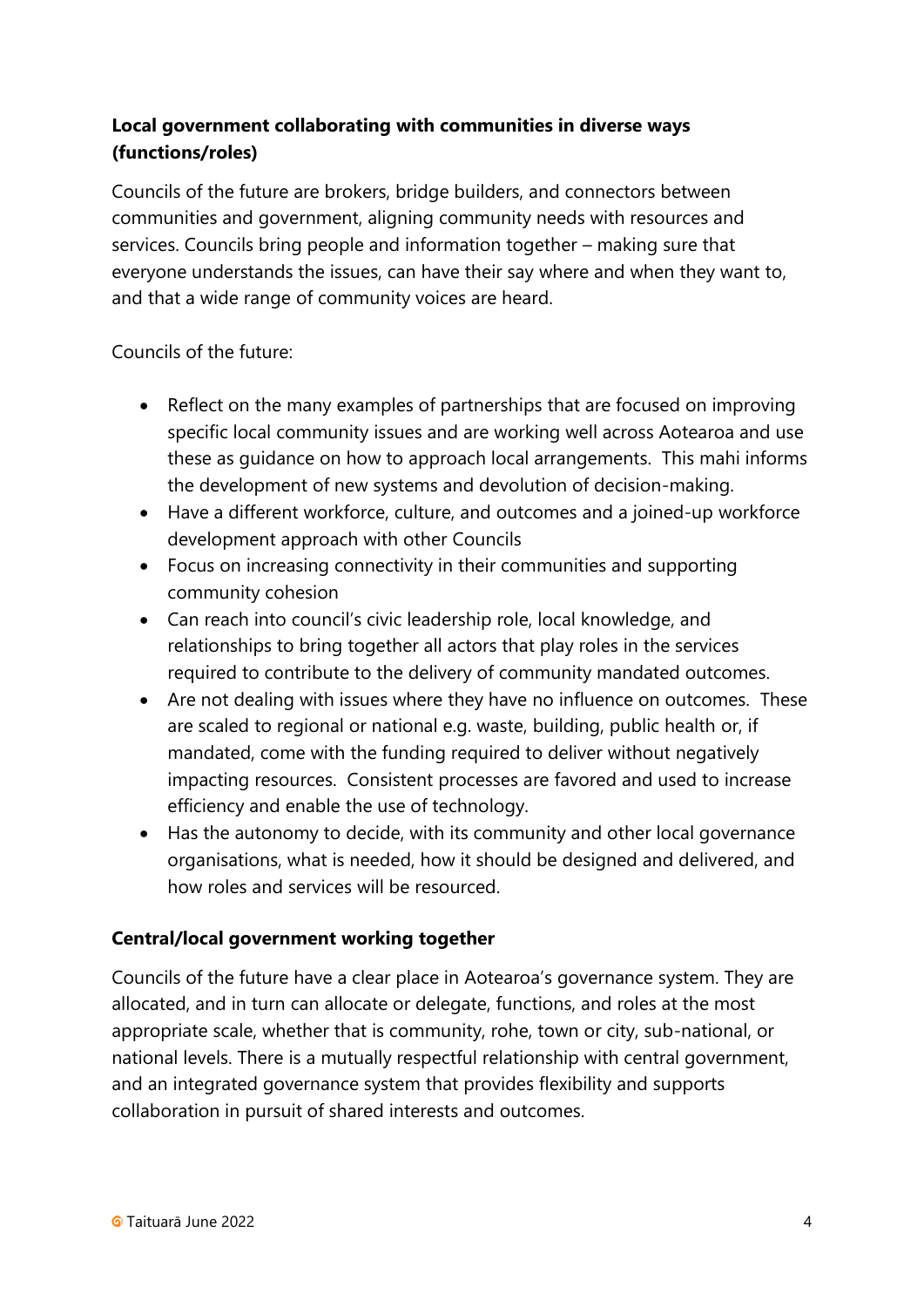Councils of the future:

- Have an authentic partnership with central government where the rules of engagement are clear and not subject to change by successive governments
- Together with central government, use a community interest plus mutual outcomes lens. This approach should be at the heart of the relationship.
- Have the time and resources to listen to their communities, removing formality and hierarchy, and encouraging more citizen's to actively participate in community decision-making
- Separate the process of developing a Community Wellbeing Plan from the business-as-usual aspects of current LTP planning
- Are trusted to invest resources currently lost to the processes of complex contestable funding approaches directly into local services reflecting community needs and preferences.

# **Funding and financing**

Councils of the future have sufficient capability and financial capacity to carry out the roles and functions allocated to them. There are wider choices in funding models, and a range of funding tools and solutions are utilised between central and local government, Iwi and Māori and communities.

Councils of the future:

- Have clarity and additional Funding and Financing tools increasing choice and flexibility enabling local communities to build on opportunities that would otherwise be missed
- Receive the funding needed to implement central government mandates
- Can contribute added value as they are able to invest in opportunities as they arise without the constraint of contract based, transactional approaches to service delivery (i.e. focus on outcomes not inputs).

#### **Data**

Councils and central government agencies of the future share access to a centralised and integrated information clearing house for local data that enables evaluation of locally designed and delivered projects and the contribution of local governance to wellbeing outcomes at community, rohe, regional, sub-national and national level.

Councils of the future can:

• Share information across the governance system to measure and report on progress towards achieving improved wellbeing through central/local joined up service delivery.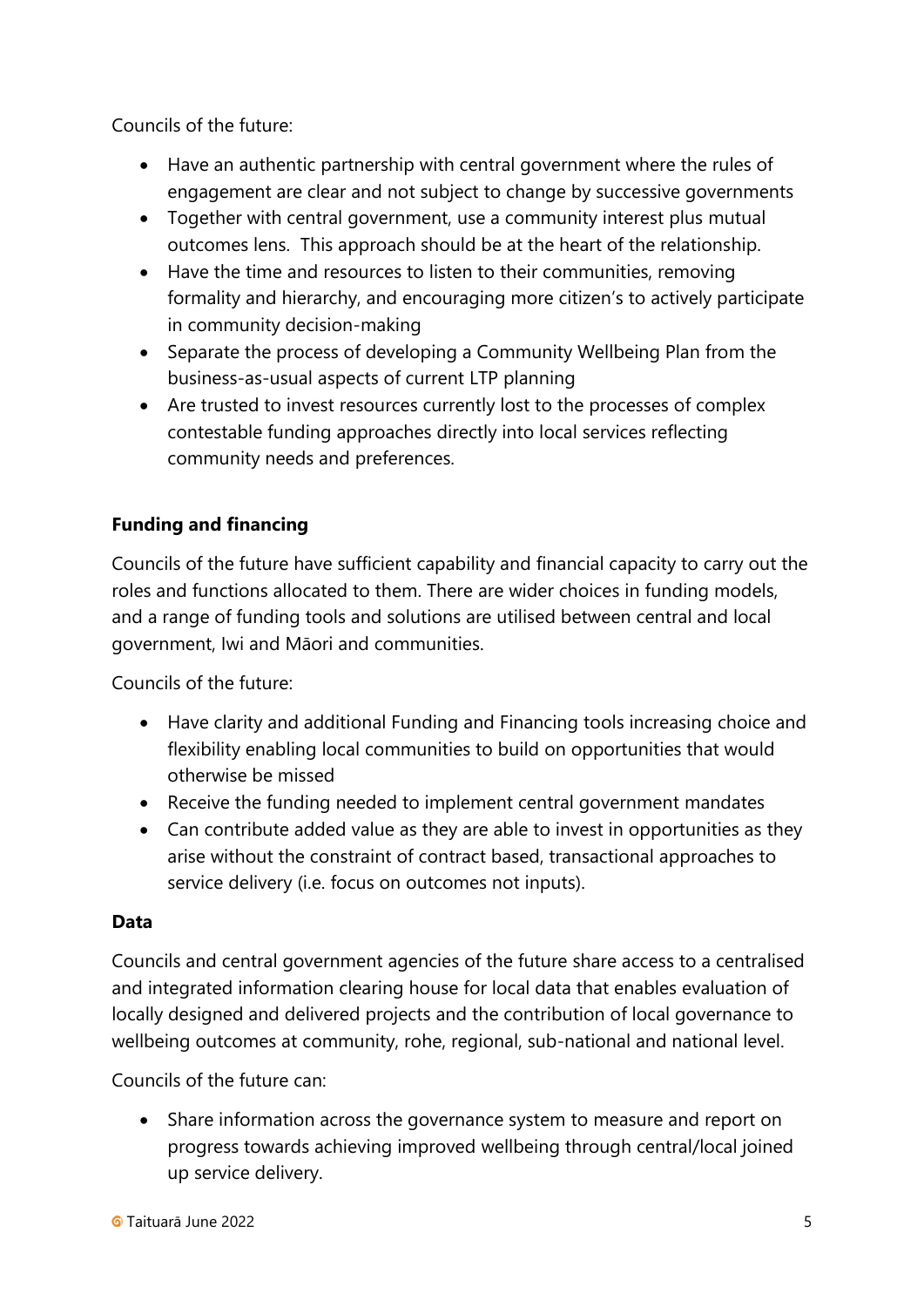- Access a joint wellbeing framework supported by joined up databases and information sharing to inform community planning
- Give community access to local information they can use to inform local design and delivery
- Value lived experience alongside other forms of data and evidence.

### **Legislation**

Councils of the future have a clear understanding of their role in the governance system and the constitutional status of local governance is protected in legislation. The legislation is principles based with Councils of the future playing a key role in achieving improvements across the four wellbeings through: recognising diversity; enabling collective decision-making; giving effect to co-governance; enabling placebased responses; and utilising their convening capacity to support local delivery of local public services.

Councils of the future can:

- Focus on outcomes and the bigger picture with enabling legislation, putting community wellbeing at the heart of decision-making
- Together with Mana Whenua and Iwi and Māori, work with their communities to identify key local aspirations, opportunities, and outcomes, and partnering to achieve them
- Work more closely with partner agencies sharing ideas and information, and bringing them to the planning and funding conversation
- Promote a process of decision-making that both manages risk and promotes community decision-making and control
- Move emphasis from power and control to active partnering and collaboration.

#### **Representation, participation, and elected members**

Councils of the future have Elected Members that effectively reflect all communities and their interests and work in active partnership with Iwi and Māori. Together they provide the necessary scaffolding to enable wide community participation in identifying community aspirations, opportunities, and challenges, and make decisions together about resourcing and delivery of any services.

Councils of the future:

• Can use participatory democracy approaches that meet their community needs and encourage the sharing of diverse voices and expertise as part of the decision-making process.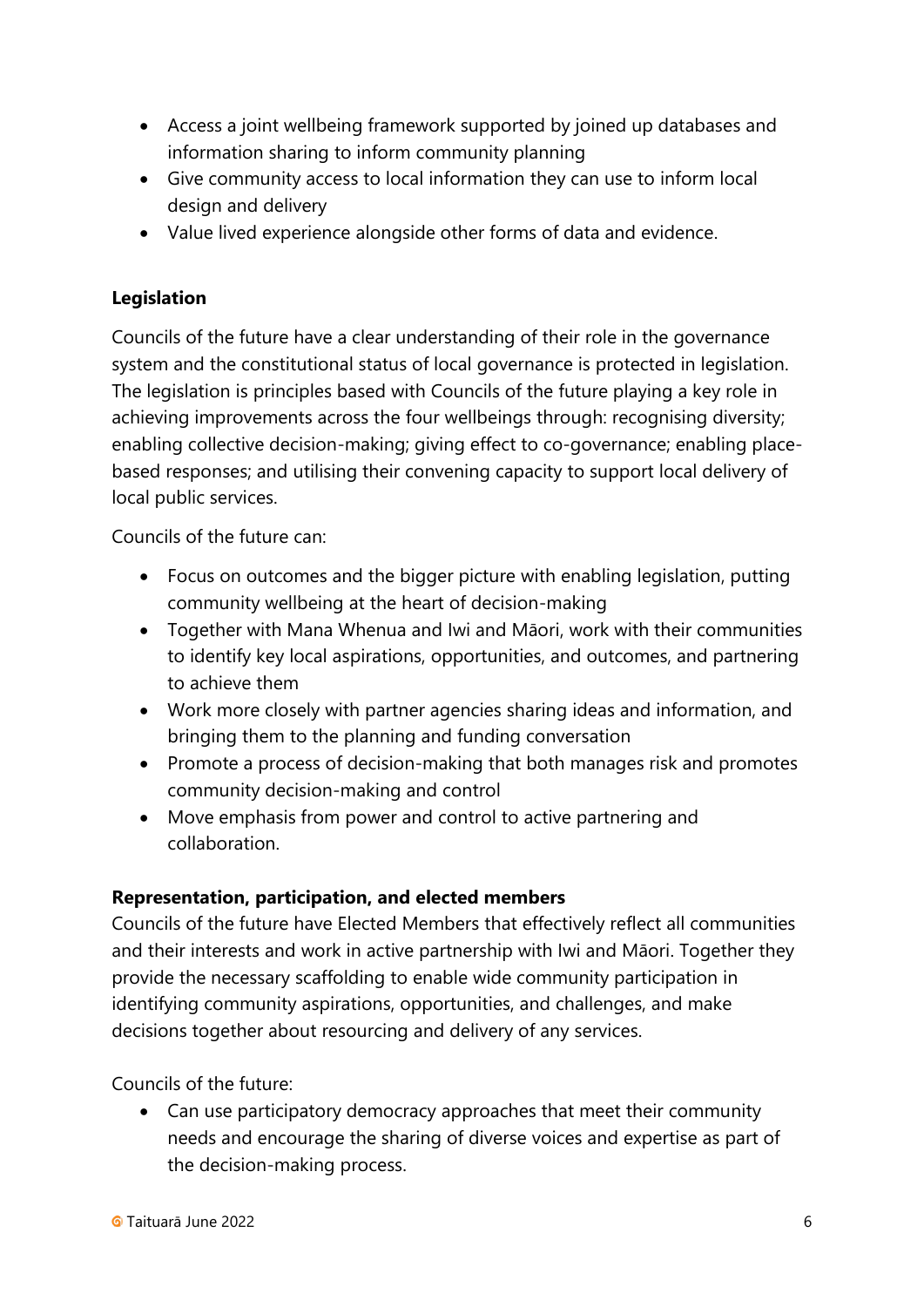- Include local tikanga in their day-to-day operations and evolve their governance approaches to recognise hui customs and practices of diverse community groups
- Have a strong focus on increasing participation in civic life and community decision-making.